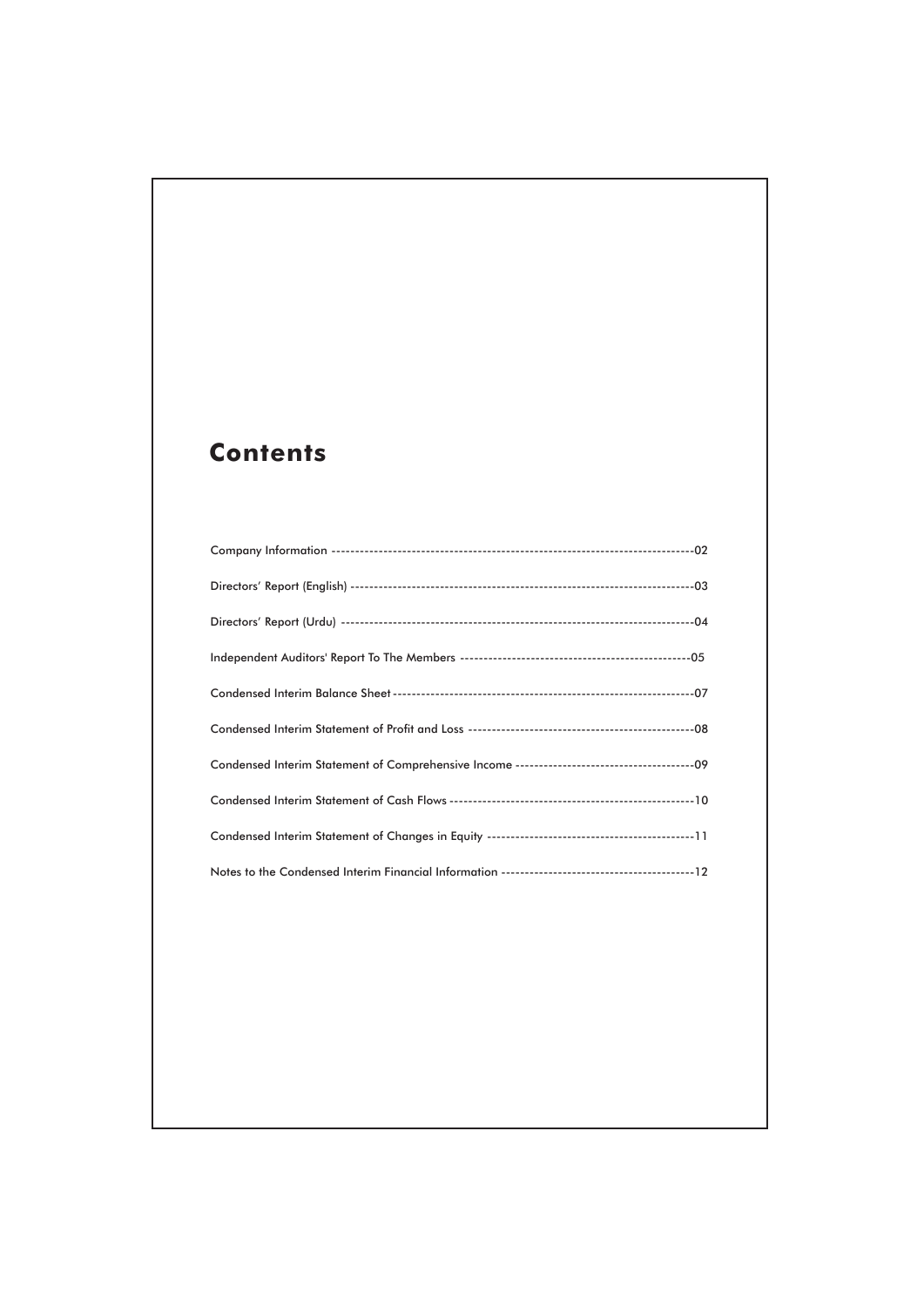| <b>BOARD OF DIRECTORS</b>                                                   | <b>Executive Director</b><br>Mr. Haroon Igbal<br>CEO & Chairman Board of Directors                                                                                  |                              |
|-----------------------------------------------------------------------------|---------------------------------------------------------------------------------------------------------------------------------------------------------------------|------------------------------|
|                                                                             | <b>Non-Executive Directors</b><br>Mr. Waseem-ul-Haque Ansari<br>Mr. Muhammad Naeemuddin Malik<br>Syed Magbool Ali<br>Muhammad Irfan Ali<br>Mr. Ishtiag Ahmed        |                              |
|                                                                             | <b>Independent Director</b>                                                                                                                                         |                              |
|                                                                             | Mr. Azizul Haque                                                                                                                                                    |                              |
| <b>CHIEF FINANCIAL OFFICER</b>                                              | Mr. Muhammad Naeemuddin Malik                                                                                                                                       |                              |
| <b>COMPANY SECRETARY</b>                                                    | Mr. Muhammad Naeemuddin Malik                                                                                                                                       |                              |
| <b>AUDIT COMMITTEE</b>                                                      | Mr. Azizul Haque<br>Mr. Ishtiag Ahmed<br>Syed Magbool Ali                                                                                                           | Chairman<br>Member<br>Member |
| <b>HUMAN RESOURCE &amp; REMUNERATION</b><br><b>COMMITTEE</b>                | Syed Maqbool Ali<br>Mr. Haroon Iqbal<br>Mr. Waseem-ul-Haque Ansari                                                                                                  | Chairman<br>Member<br>Member |
| <b>AUDITORS</b>                                                             | Faruq Ali & Company<br><b>Chartered Accountants</b><br>C-88, Ground Floor, KDA Scheme No. 1<br>Main Karsaz road,<br>Opposite Maritime Museum Karachi.               |                              |
| <b>LEGAL ADVISORS</b>                                                       | A. K Brohi                                                                                                                                                          |                              |
| <b>SHARE REGISTRAR / TRANSFER AGENT</b> BMF Consultants Pakistan (pvt) Ltd. | Anum Estate Building, Room No. 310 & 311,<br>3rd Floor, 49, Darul Aman Society,<br>Main Shahrah-e-Faisal,<br>Adjacent to Baloch Colony Bridge,<br>Karachi, Pakistan |                              |
| <b>BANKERS</b>                                                              | Muslim Commercial Bank Ltd.<br>Bank Islami Pakistan Ltd.<br>Soneri Bank Ltd.                                                                                        |                              |
| <b>REGISTERED OFFICE</b>                                                    | Finance & Trade Centre<br>Block-A, 7th Floor,<br>Shahrah-e-Faisal, Karachi                                                                                          |                              |
| <b>FACTORY</b>                                                              | Dewan City Sajawal District Thatta, Sindh.                                                                                                                          |                              |
| <b>WEBSITE</b>                                                              | www.yousufdewan.com                                                                                                                                                 |                              |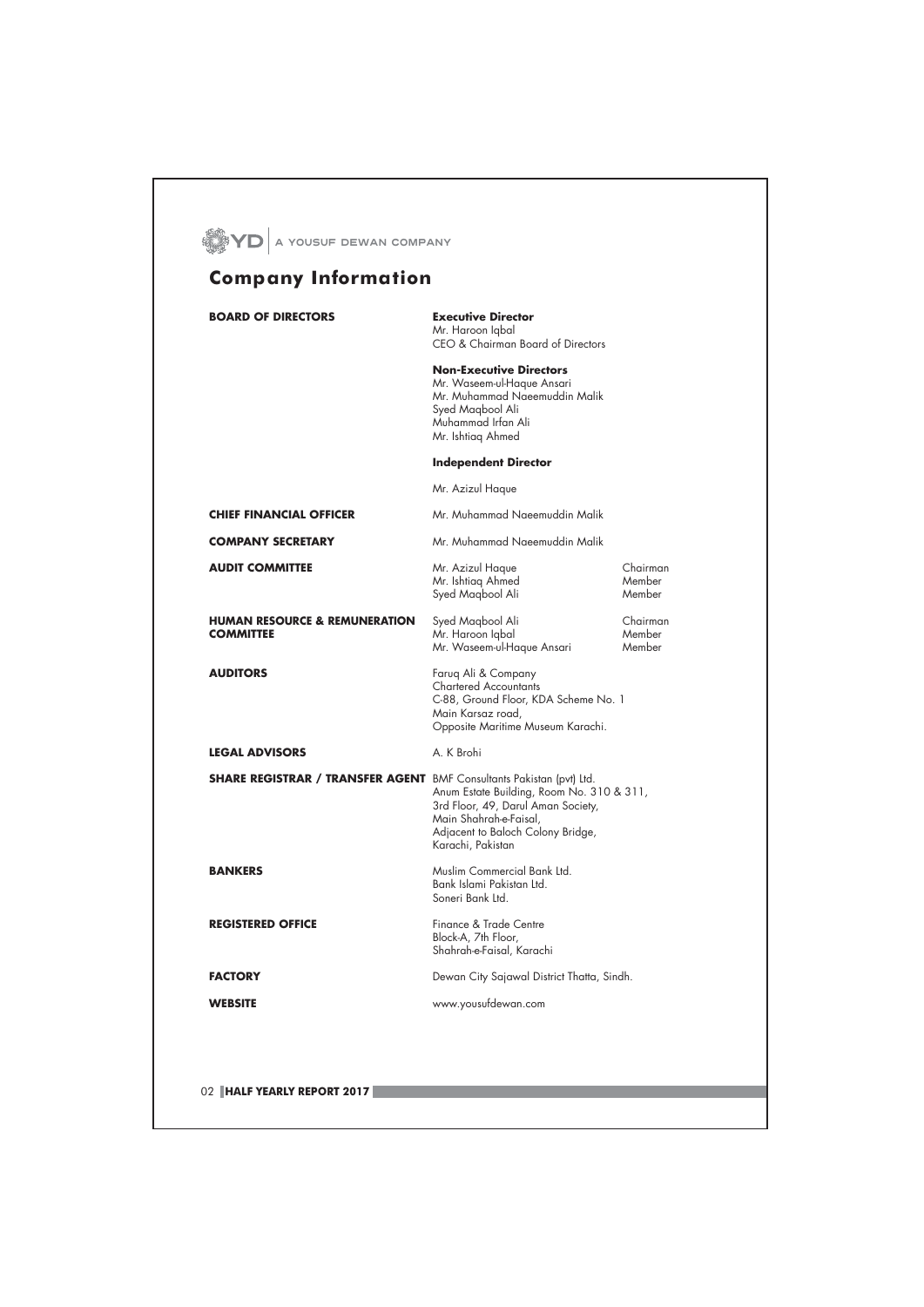#### **Directors' Report**

The Board of Directors of your Company takes pleasure in presenting the un-audited condensed interim financial statements of the Company for the six months' period ended December 31, 2017.

During the period under review the net sales is Rs.0.110 million, gross loss is Rs.14.362 million and the after-tax loss is Rs.24.725 million.

The sale of local Car/LCV sector for the six months' period ended December 31, 2017 has shown a growth of 21% as compared to the corresponding period of last year. The main reason for the increase in demand is the rising income levels, auto financing at low interest rates, positive reception of new models and rapid demand by customers plying their vehicles for hire with Uber and Careem. With the positive GDP growth coupled with availability of auto financing at lower rates, the outlook of the industry continued to be positive. The Company is going through tough conditions and making best endeavors to survive and has taken up the matter with the banks.

In conclusion, we bow, beg and pray to Almighty Allah, Rahman-o-Rahim, in the name of our beloved Prophet, Muhammad (peace be upon him), for the continued showering of his blessings, guidance, strength, health and prosperity to us, our Company, our Country and the Nation, and also pray to Almighty Allah to bestow peace, harmony, brotherhood and unity in true Islamic spirit to the whole Muslim Ummah, Ameen, Summa-Ameen.

LO-MY LORD IS INDEED HEARER OF PRAYER (AL-QURAN)

Under / By Authority of the Board of Directors

**HAROON IQBAL** Chief Executive Officer & Chairman

Karachi: April 27, 2018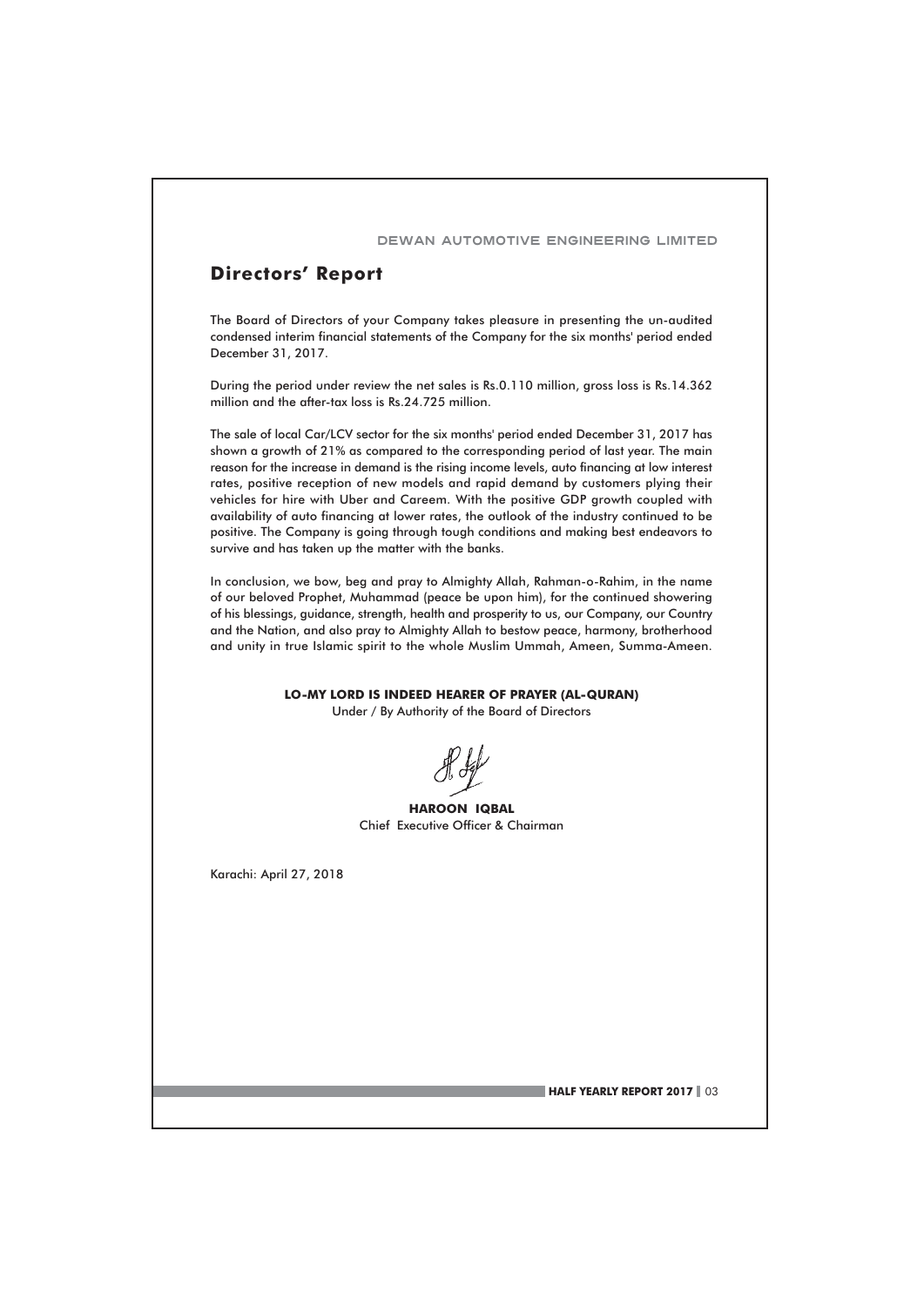**YD** A YOUSUF DEWAN COMPANY ڈائریکٹرزر پورٹ دیوان آٹوموٹیووانجینئر نگ لمیٹڈ کا بورڈ آف ڈائریکٹرزمورجہ 31 دسمبر2017ء کوختم ہونے والی ششاہی کے غیرآ ڈٹ شدہ ر پورٹ معہ مالی گوشوارےآپ کے سامنے پیش کرتے ہوئے مسرت کے ساتھ خیر مقدم کرتا ہے۔اقتصادی جائزہ زیرنظرششاہی ر پورٹ میں کمپنی کی کارکردگی کچھاس طرح رہی کہ فروخت 110 .0 ملین جبکہ مجموعی خسارہ 362 .14 ملین روپےاور بعد از<sup>ٹیکس خ</sup>سارہ24.725 ملین روپے رہا۔ مورحہ 31 دسمبر 2<u>01</u>7ء کو ختم ہونے والی ششاہی کے حسابات میں مقامی طور پر تیار ہونے والی کار/LCV کی تیاری میں گز شتہ سال کے متنا بلے میں %21 زیادہ رہی ۔شرح پیداوار میں اضافہ کی بنیادی دجہاقتصاد پات میں پہتری، پیکوں کا کم شرح سود برکارفنانسنگ ، نئے ماڈل کی گاڑیوں کی آمداورکریم/اوبر میں گاڑیوں کااستعال ہے۔ جی ڈی پی اورمعاشی سرگرمیوں میں اضافہ کے باعث کم شرح سود برکارفنانسنگ کوفر وغ حاصل ہور ہاہے۔جسکے باعث گاڑیوں کی صنعت میں بہتری نظرآ رہی ہے۔ ۔<br>سمپنی مشکل حالات سےگز ررہی ہےاورا پنی بقاء کیلئے تنحت محنت کررہی ہےاورمعاملات کو پیکوں کے سامنے رکھا ہے۔ ۔<br>آخر میں ہم اللہ سپحانہ وتعالیٰ سے دعا گو ہیں کہ وہ نبی آخرالز ماں حضرت مجھنگ کیے کہ کروڑ ہا رشتیں اور برکتیں نازل فرمائے اور حضرت محطِّيِّيَّة كےصدقہ طفیل میں ہمیں درست رہنمائی کےساتھ طاقت اورصحت عطافر مائے۔ہماری کمپنی کوملک وقوم کی خوشحالی کاباعث بنائے یہمیں امن وسکون،اخوت و بھائی جارے کےساتھ گچی ملت اسلامیہ بنائے آمین پارب العالمین۔ ہارون اقبال چف ایگزیکیٹیوآفیسروچیئر مین کراچي مورنته 27اپر مل2018ء 04 HALF YEARLY REPORT 2017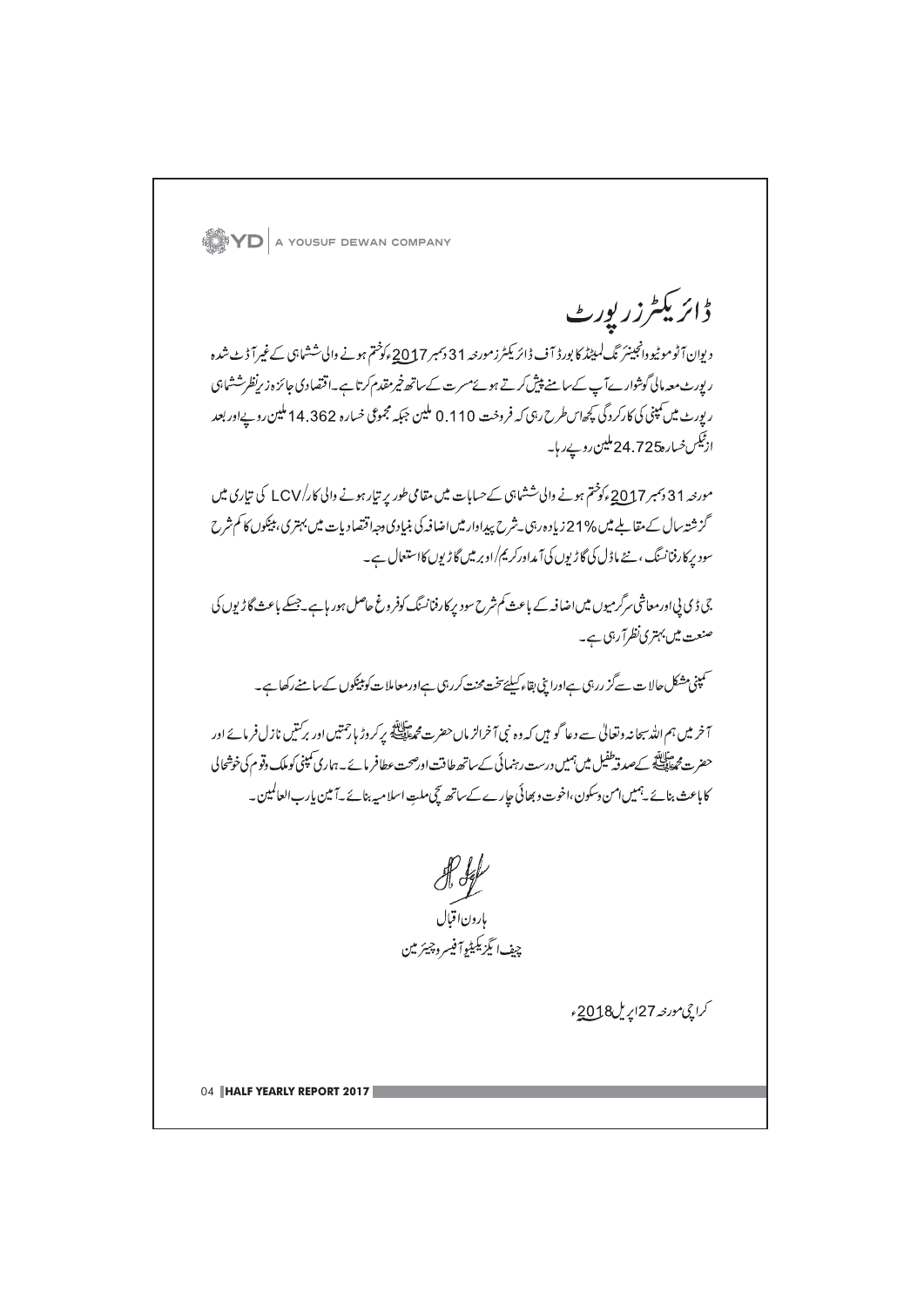

| 88, Ground Floor, KDA Scheme No. 1, Telephone : (021) 34301966 |                  |
|----------------------------------------------------------------|------------------|
| ain Karsaz Road, Opp. Maritime                                 | : 1021134301967  |
| useum, Karachi-75350                                           | : (021) 34301968 |
| mail: info@fac.com.pk                                          | : (021) 34301969 |
|                                                                | 10011212227      |

#### **Independent Auditors' Report To The Members** On Review Of Condensed Interim **Financial Information**

#### Introduction

We have reviewed the accompanying condensed interim balance sheet of Dewan Automotive Engineering Limited ('the Company') as at 31 December 2017, and the related condensed interim profit and loss account, condensed interim statement of comprehensive income, condensed interim statement of cash flows and condensed interim statement of changes in equity together with the notes forming part thereof for the half year then ended (here-in-after referred to as the "condensed interim financial information"). Management is responsible for the preparation and presentation of this condensed interim financial information in accordance with approved accounting standards as applicable in Pakistan for interim financial reporting. Our responsibility is to express a conclusion on this condensed interim financial information based on our review. The figures for the augrters ended 31 December 2017 and 31 December 2016 included in the condensed interim profit and loss account and condensed interim statement of comprehensive income have not been reviewed and we do not express a conclusion thereon.

#### **Scope of review**

We conducted our review in accordance with the International Standard on Review Engagements 2410, "Review of Interim Financial Information Performed by the Independent Auditor of the Entity". A review of interim financial information consists of making inquiries, primarily of persons responsible for financial and accounting matters, and applying analytical and other review procedures. A review is substantially less in scope than an audit conducted in accordance with International Standards on Auditing and consequently does not enable us to obtain assurance that we would become aware of all significant matters that might be identified in an audit. Accordingly, we do not express an audit opinion.

#### **Basis for adverse conclusion**

The condensed interim financial information for the period ended 31 December  $\alpha$ 2017 has been prepared on going concern assumption despite of the fact that the Company incurred loss after taxation of Rs.24.725 million as of that date it has accumulated losses of Rs. 1,596.810 million which have resulted in net capital deficiency of Rs. 1,204.626 million and its current liabilities exceeded its current assets by Rs. 1,258.620 million and total assets by Rs. 971.717 million and operations of the Company are closed. The Company is placed on defaulters' counter of Pakistan Stock Exchange Limited and trading of its shares was suspended. Furthermore, the Company has been unable to ensure timely repayments of its debts as well as creditors due to liquidity problems. These conditions lead us to believe that the going concern assumption used in preparation of these financial statements is inappropriate; consequently, the assets and liabilities should have been stated at their realizable and settlement amounts respectively.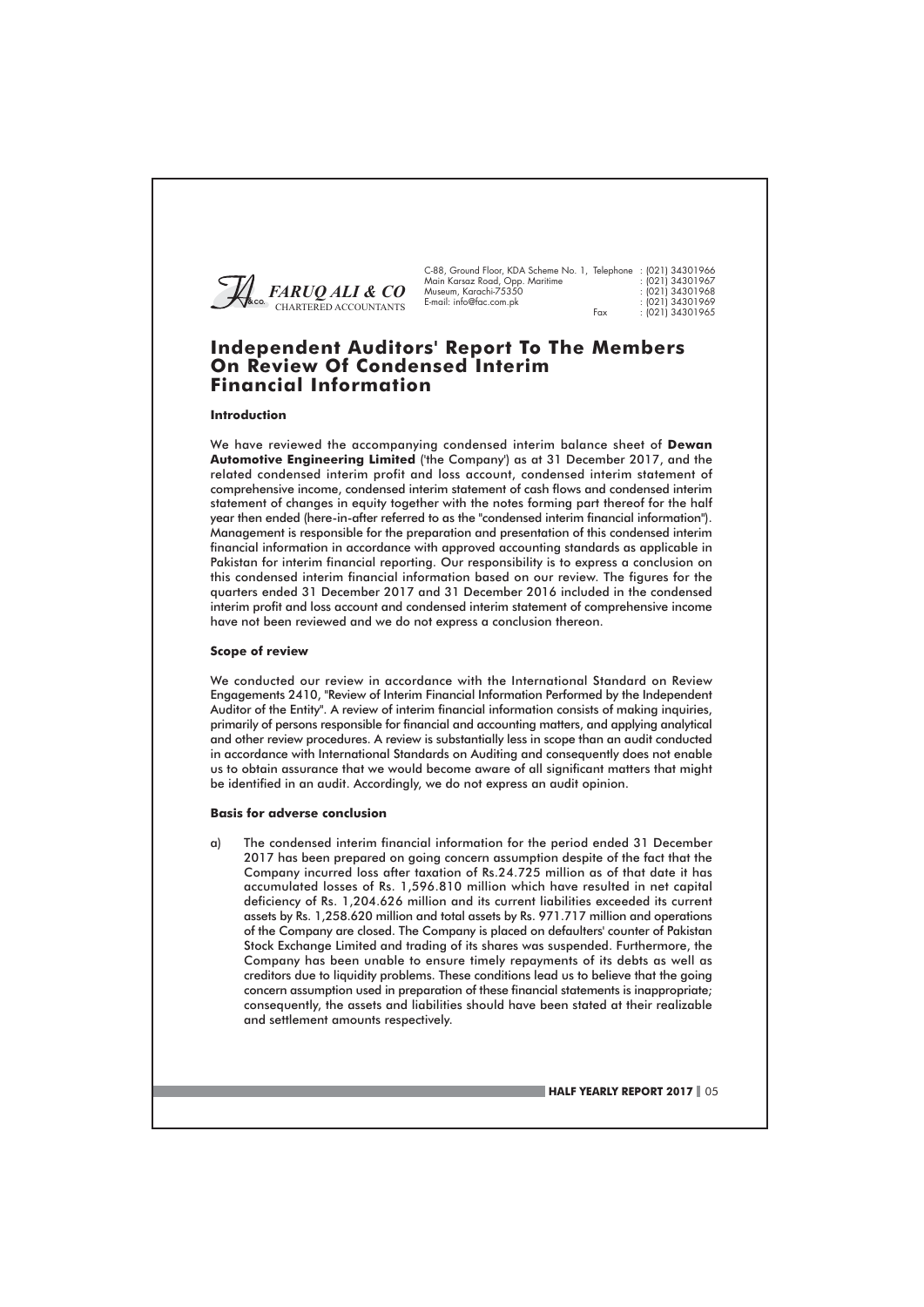

- $\mathsf{b}$ The Company has not made provision of markup for the period amounting to Rs.0.266 million (Up to 30 June 2017: Rs.13.181 million) (refer note 11) on account of restructuring proposal offered to the lenders as described in note 2 to the condensed interim financial information. Non-provisioning of markup is based on management's hope that the restructuring proposal will be accepted by lenders in the proposed manner. In our opinion, since the proposal has not been accepted by the lenders so far and the lenders, instead of accepting the restructuring proposal, have preferred filing suit against the Company, therefore the provision of markup should be made in these condensed interim financial information. Had the provision of markup been made in the condensed interim financial information, the loss after taxation would have been higher by Rs.0.266 million and markup payable would have been higher and shareholders' equity would have been lower by Rs.13.447 million.
- c) The liability for staff retirement benefits reflected in these condensed interim financial information amounting to Rs.16.720 million is not based on actuarial valuation as required by the International Accounting Standard - 19 'Employee Benefits' as actuarial valuation of the same has not been carried out during the period. In the absence of actuarial valuation, we are unable to quantify the financial effect that may have on this condensed interim financial information.
- The figures for the half year ended 31 December 2016 included in the condensed  $d$ interim profit and loss account, condensed interim statement of comprehensive income, condensed interim statement of cash flows and condensed interim statement of changes in equity and in the notes forming part thereof have not been reviewed and we do not express a conclusion thereon.

#### **Adverse conclusion**

Our review indicates that, because of the significance of the matters discussed in paragraph (a) to (d) above, this condensed interim financial information is not prepared, in all material respects, in accordance with approved accounting standards as applicable in Pakistan.

Dated: 27 April, 2018 Place: Karachi

Jaropline

**CHARTERED ACCOUNTANTS** Engagement partner: Muhammad Faisal Nini

06 HALF YEARLY REPORT 2017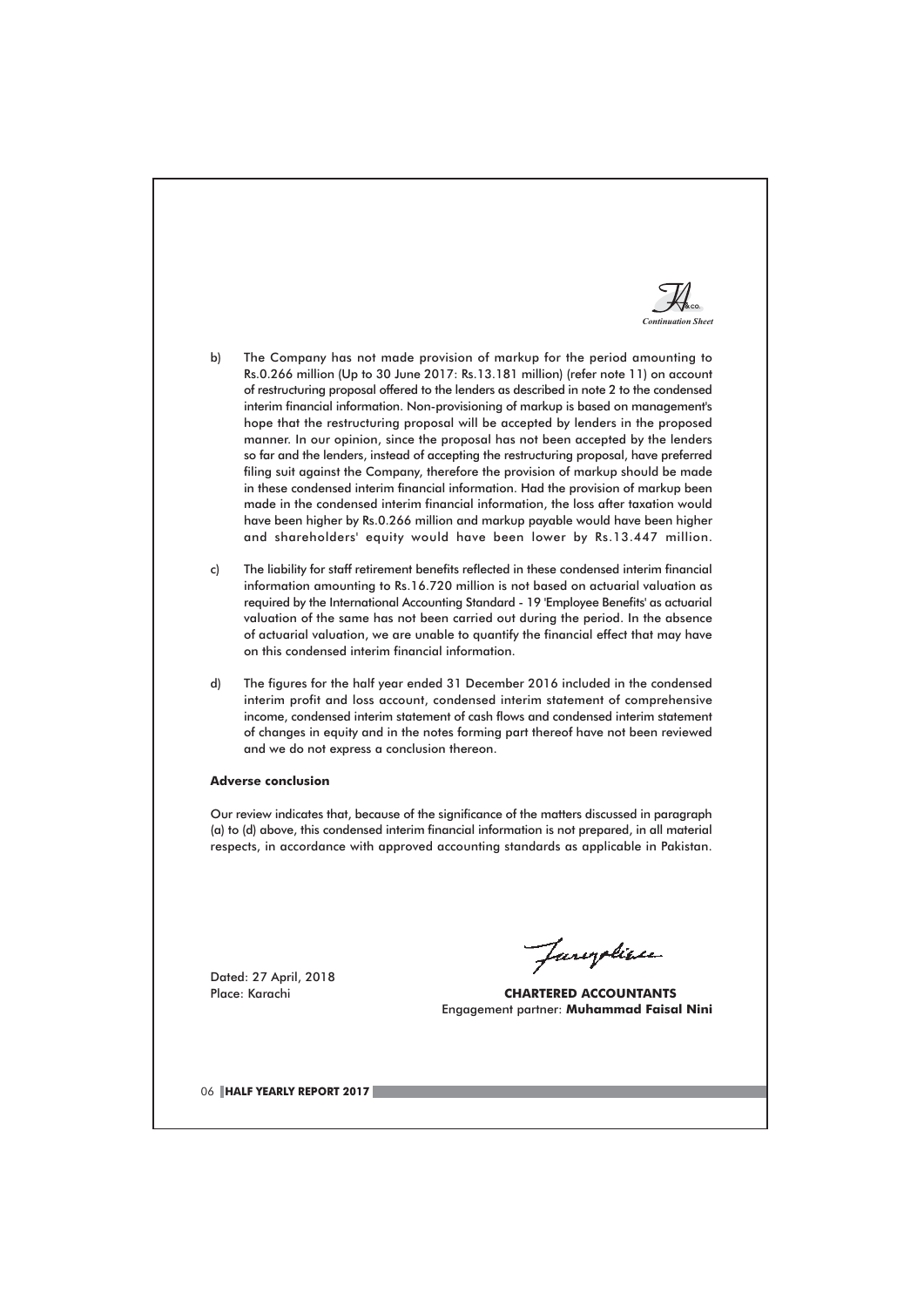| <b>Condensed Interim Balance Sheet</b>                  |                 | DEWAN AUTOMOTIVE ENGINEERING LIMITED |                         |
|---------------------------------------------------------|-----------------|--------------------------------------|-------------------------|
| As at December 31, 2017                                 |                 |                                      |                         |
|                                                         |                 | December 31,<br>2017                 | <b>June 30,</b><br>2017 |
|                                                         | Note            | (Un-audited)                         | (Audited)               |
| <b>ASSETS</b>                                           |                 | (Rs. in '000)                        |                         |
| <b>NON-CURRENT ASSETS</b>                               |                 |                                      |                         |
| Property, plant and equipment                           | 5               | 276,763                              | 288,005                 |
| Available for sale investment                           | 6               | 7,120                                | 7,120                   |
| Long term deposits                                      |                 | 3,020                                | 3,020                   |
| <b>CURRENT ASSETS</b>                                   |                 |                                      |                         |
| Stock in trade                                          | 7               | $\overline{a}$                       | $-$                     |
| Advances - Considered good                              |                 | 10,023                               | 10,059                  |
| Sales tax receivable                                    |                 | 16,008                               | 16,008                  |
| Advance income tax<br>Cash and bank balances            |                 | 2,435<br>307                         | 2,277<br>132            |
|                                                         |                 | 28,773                               | 28,476                  |
|                                                         |                 | 315,676                              | 326,621                 |
|                                                         |                 |                                      |                         |
| <b>EQUITY AND LIABILITIES</b>                           |                 |                                      |                         |
| <b>AUTHORIZED SHARE CAPITAL</b>                         |                 |                                      |                         |
| 21,800,000 (June 2017: 21,800,000)                      |                 |                                      |                         |
| Ordinary shares of Rs.10/- each                         |                 | 218,000                              | 218,000                 |
| Issued, subscribed and paid-up share capital            |                 | 214,000                              | 214,000                 |
| Reserves - Net                                          |                 | 178,184                              | 178,184                 |
| <b>Accumulated losses</b>                               |                 | (1, 596, 810)                        | (1, 574, 729)           |
|                                                         |                 | (1, 204, 626)                        | (1, 182, 545)           |
| Surplus on revaluation of property, plant and equipment |                 | 64,917                               | 67,561                  |
| <b>NON-CURRENT LIABILITIES</b>                          |                 |                                      |                         |
| Long term loans - Unsecured                             | 8               | 121,235                              | 113,726                 |
| Deferred liability for staff gratuity                   |                 | 16,720                               | 16,720                  |
| Deferred taxation                                       |                 | 30,037                               | 32,223                  |
| <b>CURRENT LIABILITIES</b>                              |                 |                                      |                         |
| Trade and other payables                                |                 | 365,506                              | 362,635                 |
| Mark-up accrued                                         |                 | 755,758                              | 750,172                 |
| Short term finance                                      | 9               | 154,879                              | 154,879                 |
| Overdue portion of loan - Secured                       |                 | 11,250                               | 11,250                  |
| <b>CONTINGENCIES</b>                                    | 10 <sup>°</sup> | 1,287,393                            | 1,278,936               |
|                                                         |                 | 315,676                              | 326,621                 |

 $\mathcal{R}$ 

Haroon Iqbal<br>Chief Executive Officer

Muhammad Naeem Uddin Malik<br>Director<br>Number 201 **HALF YEARLY REPORT 2017** 07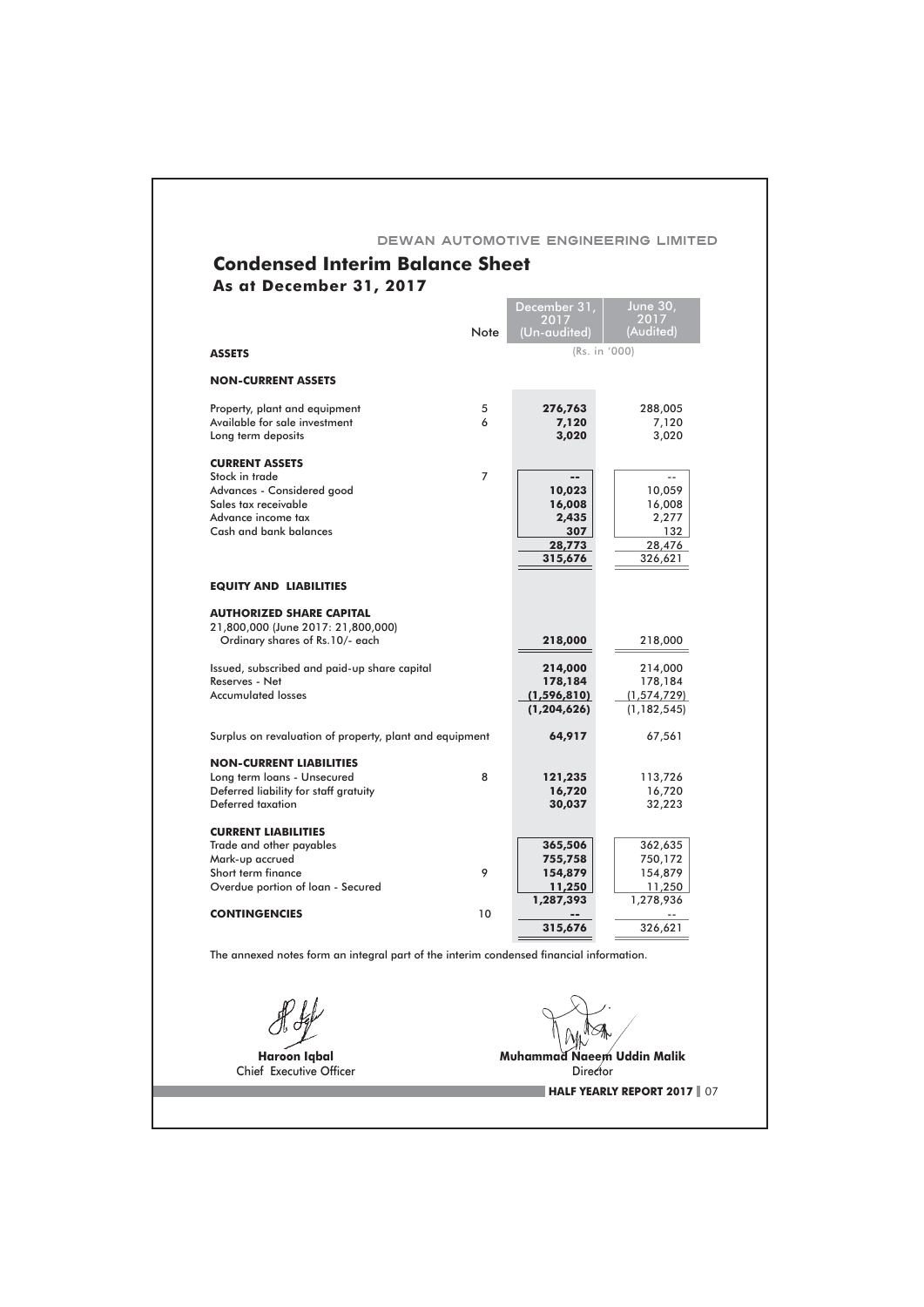# $\bullet$  YD  $\vert$  a yousuf dewan company

## **Condensed Interim Profit And Loss Account - (Un-audited)** For The Half Year Ended 31 December 2017

|                                                                                                 | <b>Half Year Ended</b>        |                              | <b>Quarter Ended</b>               |                                           |  |
|-------------------------------------------------------------------------------------------------|-------------------------------|------------------------------|------------------------------------|-------------------------------------------|--|
|                                                                                                 | December 31,<br>2017          | December 31,<br>2016         | December 31,<br>2017               | December 31,<br>2016                      |  |
| Note                                                                                            |                               | (Rs. in '000)                |                                    |                                           |  |
| Sales - Net<br>Cost of sales<br>Gross loss                                                      | 110<br>(14, 472)<br>(14, 362) | (17,696)<br>(17,696)         | 110<br>(7,672)<br>(7, 562)         | (8, 711)<br>(8, 711)                      |  |
| <b>Operating expenses</b><br>Distribution expenses<br>Administrative expenses<br>Other expenses | (225)<br>(1, 347)<br>(1, 572) | (247)<br>(2,065)<br>(2, 312) | (113)<br>(798)<br>(911)<br>(1,822) | (123)<br>(1, 015)<br>(1, 138)<br>(2, 276) |  |
| <b>Operating loss</b>                                                                           | (15, 934)                     | (20,008)                     | (9, 384)                           | (10, 987)                                 |  |
| Other income                                                                                    | 11                            | 8                            | 10                                 | 8                                         |  |
| Finance cost<br>11                                                                              | (10,988)                      | (5, 529)                     | (8, 196)                           | (2,781)                                   |  |
| Loss before taxation                                                                            | (26, 911)                     | (25, 529)                    | (17, 570)                          | (13,760)                                  |  |
| Deferred taxation                                                                               | 2,186                         | 1,276                        | 1,619                              | 638                                       |  |
| <b>Loss after taxation</b>                                                                      | (24, 725)                     | (24, 253)                    | (15, 951)                          | (13, 122)                                 |  |
| Loss per share - Basic and diluted                                                              | (1.16)                        | (1.13)                       | (0.75)                             | (0.61)                                    |  |

The annexed notes form an integral part of the interim condensed financial information.

Haroon Iqbal Chief Executive Officer

08 HALF YEARLY REPORT 2017

Muhammad Naeem Uddin Malik Director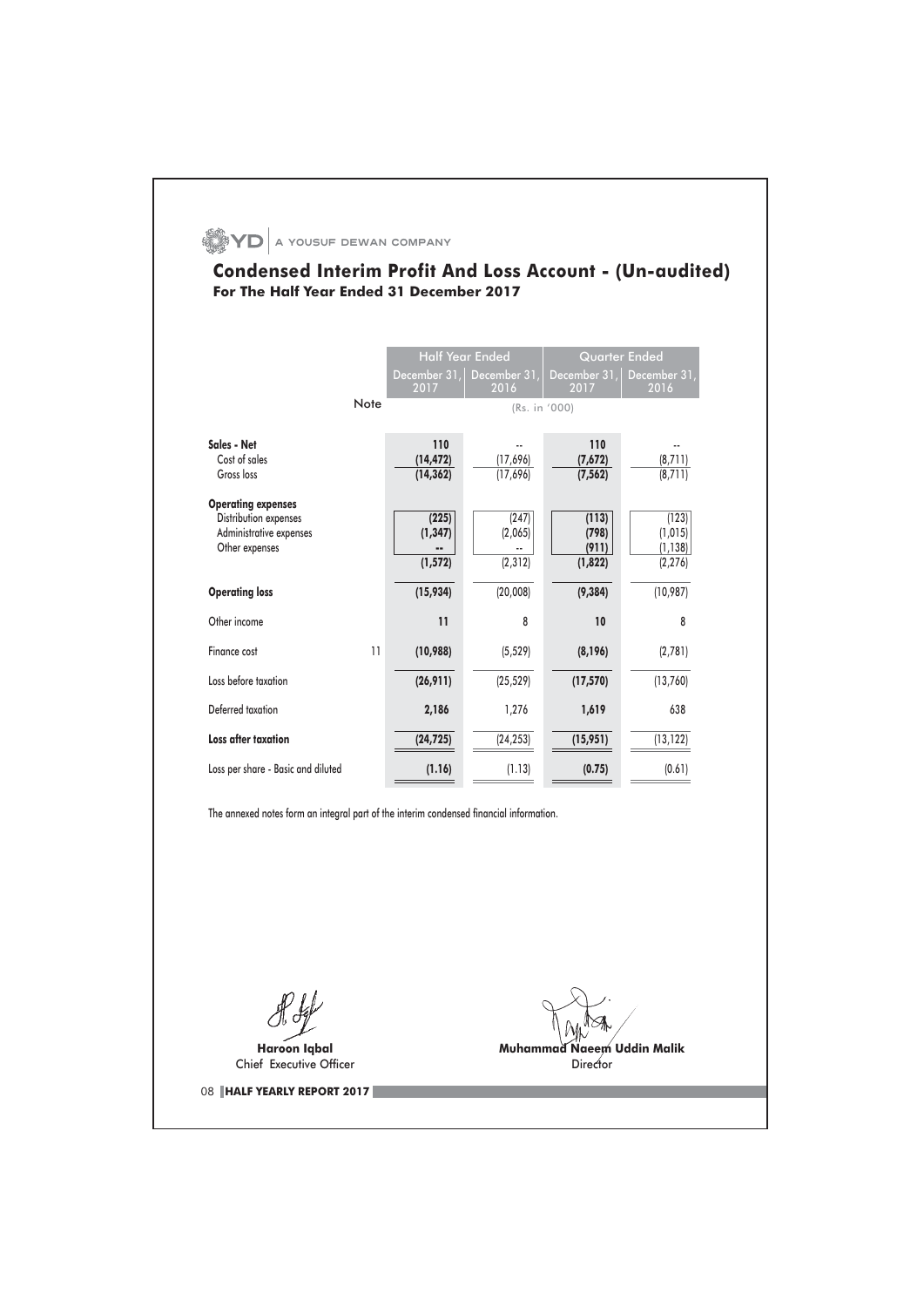## **Condensed Interim Comprehensive Income - (Un-audited)** For The Half Year Ended 31 December 2017

|                                                                                                                                             |                            | <b>Half Year Ended</b>            | <b>Quarter Ended</b>    |                         |  |
|---------------------------------------------------------------------------------------------------------------------------------------------|----------------------------|-----------------------------------|-------------------------|-------------------------|--|
|                                                                                                                                             | 2017                       | December 31, December 31,<br>2016 | December 31,<br>2017    | December 31,<br>2016    |  |
|                                                                                                                                             |                            | (Rs. in '000)                     |                         |                         |  |
| Loss for the period                                                                                                                         | (24, 725)                  | (24, 253)                         | (15,040)                | (11, 984)               |  |
| Transfer from surplus on revaluation of<br>property, plant and equipment in respect<br>- Incremental depreciation<br>- Related deferred tax | 3,778<br>(1, 134)<br>2.644 | 4,118<br>(1, 276)<br>2.842        | 1,889<br>(567)<br>1.322 | 2,059<br>(638)<br>1,421 |  |
| Total comprehensive loss for the period                                                                                                     | (22,081)                   | (21, 411)                         | (13, 718)               | (10, 563)               |  |

The annexed notes form an integral part of the interim condensed financial information.

Haroon Iabal Chief Executive Officer

Muhammad Naeem Uddin Malik Director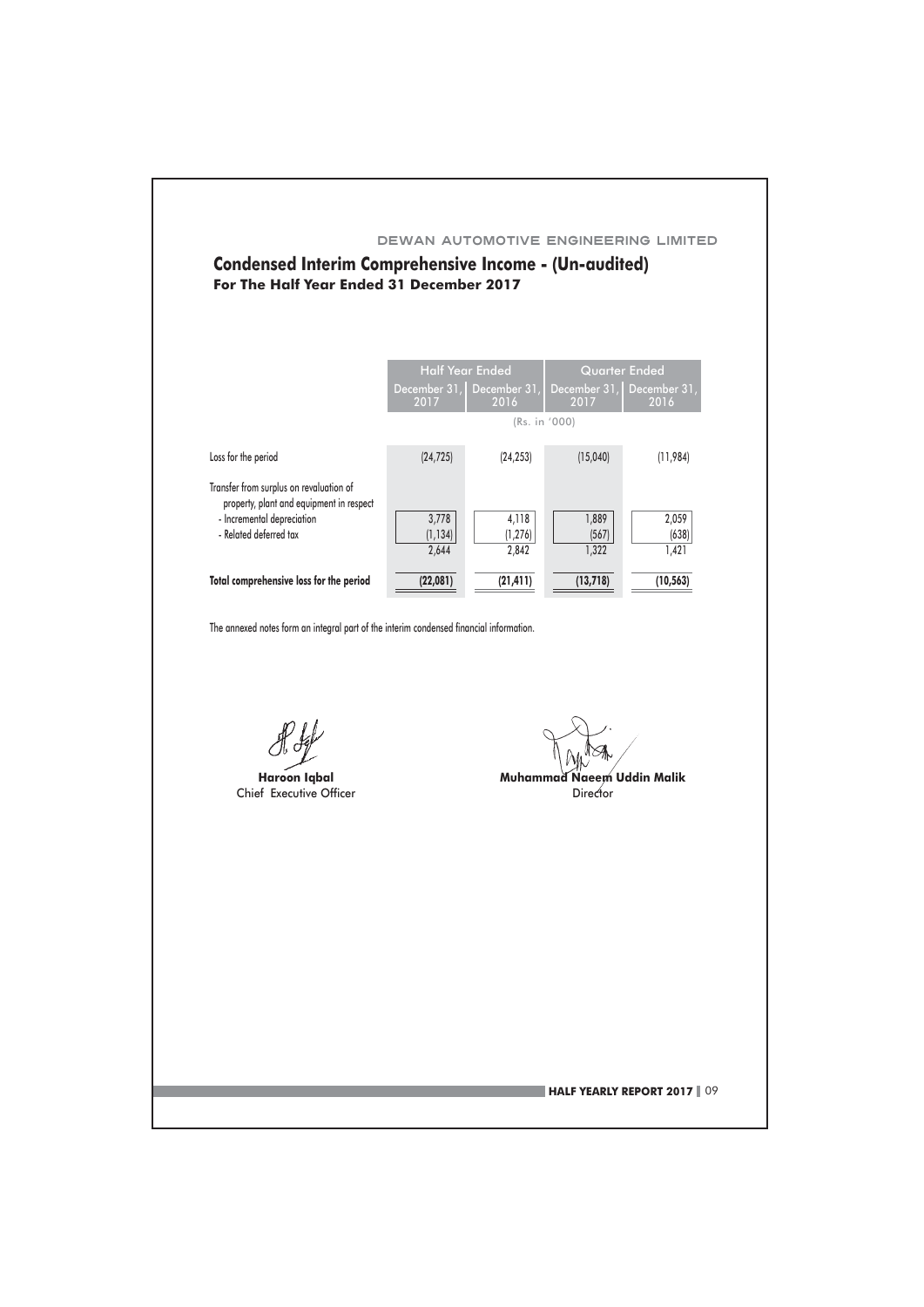|                                                                                                        | December 31,<br>2017 | December 31,<br>2016     |
|--------------------------------------------------------------------------------------------------------|----------------------|--------------------------|
|                                                                                                        | (Rs. in '000)        |                          |
| <b>CASH FLOWS FROM OPERATING ACTIVITIES</b>                                                            |                      |                          |
| Loss before taxation                                                                                   | (26, 911)            | (25, 529)                |
| Adjustment for non-cash and other items                                                                |                      |                          |
| Depreciation<br>Unwinding of discount / present value adjustment - Net                                 | 11,242<br>5,398      | 12,371                   |
| Finance cost                                                                                           | 5,590                | 5,529                    |
|                                                                                                        | 22,230               | 17,900                   |
| <b>Changes in operating assets and liabilities</b>                                                     | (4,681)              | (7,629)                  |
| (Increase) / decrease in current assets                                                                |                      |                          |
| <b>Advances</b><br>Increase / (decrease) in current liabilities                                        | 36                   | (1, 162)                 |
| Trade and other payables                                                                               | 2,871                | 2,115                    |
|                                                                                                        | 2,907                | 953                      |
| <b>Payments for:</b><br>Income tax - Net                                                               | (158)                | (111)                    |
| Finance cost                                                                                           | (4)                  | (2)                      |
| Net cash outflows from operating activities                                                            | (162)<br>(1,936)     | (113)<br>(6, 789)        |
|                                                                                                        |                      |                          |
| <b>CASH FLOWS FROM INVESTING ACTIVITIES</b>                                                            |                      | $\overline{\phantom{a}}$ |
| <b>CASH FLOWS FROM FINANCING ACTIVITIES</b>                                                            |                      |                          |
| Long term loan from director                                                                           | 2,111                | 7,577                    |
| Short term finance - Unsecured<br>Net cash inflow from financing activities                            | 2,111                | 30<br>7,607              |
|                                                                                                        |                      |                          |
| Net increase in cash and cash equivalents                                                              | 175                  | 818                      |
| Cash and cash equivalents at beginning of the period<br>Cash and cash equivalents at end of the period | 132<br>307           | 143<br>961               |
|                                                                                                        |                      |                          |
| The annexed notes form an integral part of the interim condensed financial information.                |                      |                          |
|                                                                                                        |                      |                          |
|                                                                                                        |                      |                          |
|                                                                                                        |                      |                          |
|                                                                                                        |                      |                          |
|                                                                                                        |                      |                          |
|                                                                                                        |                      |                          |
|                                                                                                        |                      |                          |
| <b>Haroon Igbal</b><br>Chief Executive Officer                                                         | Muhamma<br>Director  | leem Uddin Malik         |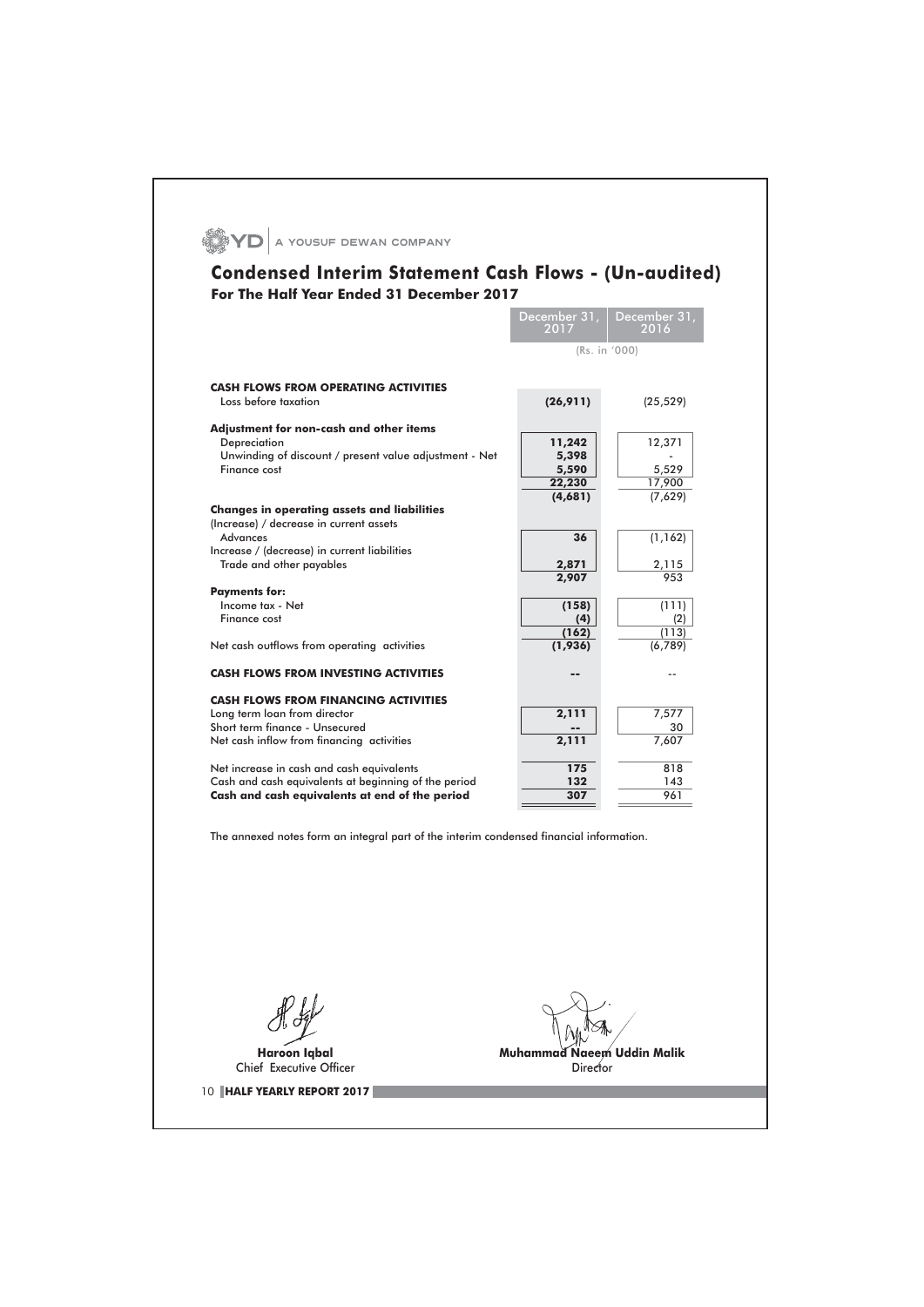# Condensed Interim Statement Of Changes In Equity - (Un-audited)<br>For The Half Year Ended 31 December 2017

|                                                                                                        | Issued,<br>subscribed<br>and paid-up<br>share<br>capital | <b>Capital reserves</b>                |                                      | <b>Revenue reserves</b> |                       |                             |
|--------------------------------------------------------------------------------------------------------|----------------------------------------------------------|----------------------------------------|--------------------------------------|-------------------------|-----------------------|-----------------------------|
|                                                                                                        |                                                          | Merger<br>reserve                      | <b>Settlement</b><br>claim from Ford | General<br>reserve      | Accumulated<br>losses | Total                       |
|                                                                                                        |                                                          |                                        | (Rupees in '000)                     |                         |                       |                             |
| Balance as at 1 July 2016                                                                              | 214,000                                                  | 82,090                                 | 86,194                               | 9,900                   | (1, 542, 161)         | (1, 149, 977)               |
| Total comprehensive loss for the year<br>Loss for the period<br>Incremental depreciation transfer from |                                                          |                                        |                                      |                         | [24, 253]             | [24, 253]                   |
| surplus on revaluation of property, plant<br>and equipment - Net of tax                                |                                                          |                                        |                                      |                         | 2,842                 | 2,842                       |
|                                                                                                        |                                                          |                                        |                                      |                         | (21, 411)             | (21, 411)                   |
| <b>Balance as at 31 December 2016</b>                                                                  | 214,000                                                  | 82,090                                 | 86,194                               | 9,900                   |                       | $(1,563,572)$ $(1,171,388)$ |
| Balance as at 1 July 2017                                                                              | 214,000                                                  | 82,090                                 | 86,194                               | 9,900                   | (1,574,729)           | (1, 182, 545)               |
| Total comprehensive loss for the year<br>Loss for the period<br>Incremental depreciation transfer from |                                                          |                                        |                                      |                         | [24, 725]             | (24, 725)                   |
| surplus on revaluation of property, plant<br>and equipment - Net of tax                                |                                                          |                                        |                                      |                         | 2,644                 | 2,644                       |
|                                                                                                        |                                                          |                                        |                                      |                         | (22,081)              | (22,081)                    |
| <b>Balance as at 31 December 2017</b>                                                                  | 214,000                                                  | 82,090                                 | 86,194                               | 9,900                   |                       | $(1,596,810)$ $(1,204,626)$ |
| The annexed notes form an integral part of the interim condensed financial information.                |                                                          |                                        |                                      |                         |                       |                             |
|                                                                                                        |                                                          |                                        |                                      |                         |                       |                             |
| <b>Haroon Igbal</b><br>Chief Executive Officer                                                         |                                                          | Muhammad Naeem Uddin Malik<br>Director |                                      |                         |                       |                             |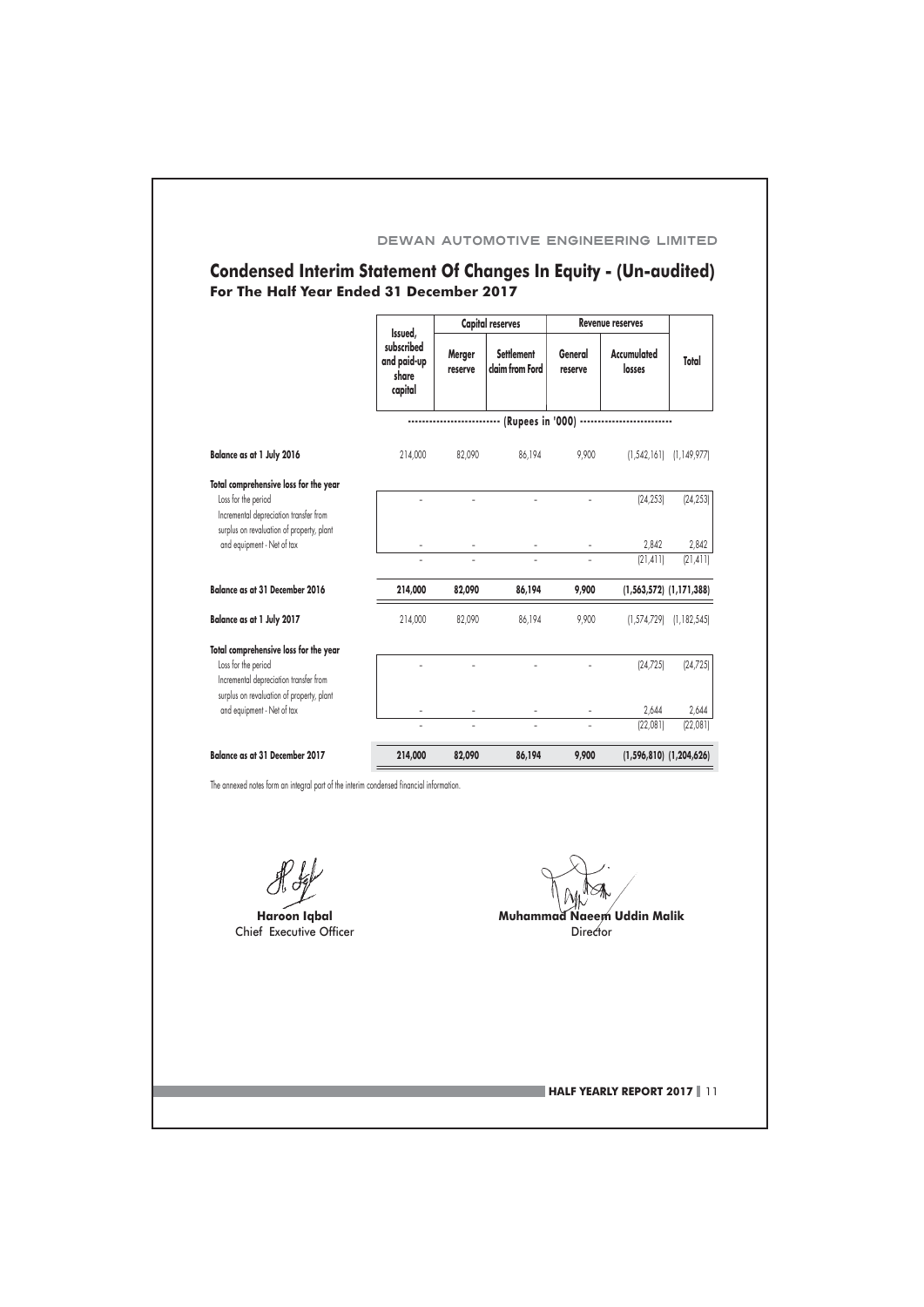**YD** A YOUSUF DEWAN COMPANY

#### Notes To The Condensed Interim Financial Information - (Un-audited) For The Half Year Ended 31 December 2017

#### THE COMPANY AND ITS OPERATIONS  $\mathbf{I}$

Dewan Automotive Engineering Limited is a public Limited Company quoted on Pakistan Stock Exchange Limited (trading in defaulter counter). The Company's business is the assembly-cum progressive manufacture and sale of tractors, light commercial vehicles and motorcycles and trading / manufacturing of parts and implements related thereto. The Company was incorporated on May 6, 1982 and commenced commercial operations in August, 1983. The Company was taken over by Dewan Mushtaq Group in April 2004. The Company's registered office is located at 7th Floor, Block-A, Finance & Trade Centre, Shahrah-e-Faisal, Karachi.

During the year 2017, the Company received notices from Pakistan Stock Exchange Limited (PSX) in respect of non-compliance of clause 5.11.1.(c) and 5.11.1.(e) of the PSX Regulations therefore it was placed on defaulters' counter of PSX and trading of its shares was suspended. The Company has rectified the default and has requested for removal of Company from defaulter's counter. Hence no action by the Exchange under clause 5.11.1.(c) & 5.11.1.(e) is warranted under the said circumstance.

#### $2<sup>1</sup>$ **GOING CONCERN ASSUMPTION**

The condensed interim financial information for the half year ended 31 December 2017 reflect that the Company has sustained a net loss after taxation of Rs.24.725 million (June 2017: Rs.38.250 million) and, as of that date it has accumulated losses of Rs.1,596.810 million (June 2017: Rs.1,574.729 million) which have resulted in net capital deficiency of Rs.1,204.626 million (June 2017: Rs.1,182.545 million) and its current liabilities exceeded its current assets by Rs.1,258.620 million (June 2017: Rs.1,250.460 million) and total assets by Rs.971.717 million (June 2017: Rs.952.315 million). The Company has been unable to ensure scheduled repayments of borrowings and to the creditors due to the liquidity problems. Following course, certain lenders has gone into litigation for repayment of liabilities through attachment and sale of the Company's hypothecated / mortgaged properties. These conditions indicate the existence of material uncertainty which may cast significant doubt about the Company's ability to continue as a going concern. therefore the Company may not be able to realize its assets and discharge its liabilities in normal course of business.

The Company has restructured its entire debts except one and also been paid as per term of restructuring agreements. The management is also confident that the outcome of the pending litigation will be positive as the Company is negotiating re-profiling of the debt with the lender. Therefore, the management is confident that the proposal will be accepted by the lender and pending litigations will be withdrawn. Accordingly, these condensed interim financial information have been prepared on a going concern basis.

12 HALF YEARLY REPORT 2017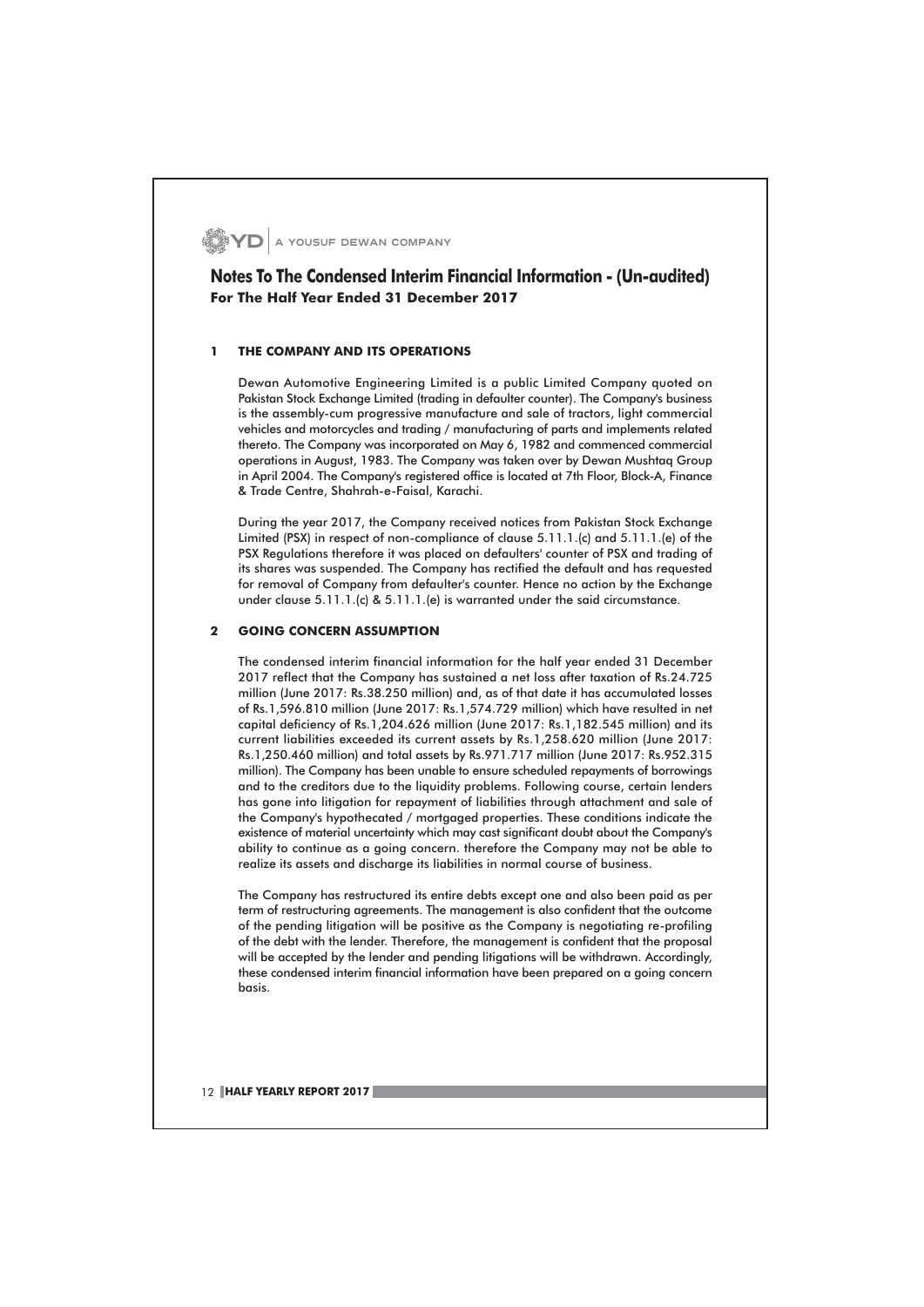#### $\overline{\mathbf{3}}$ **STATEMENT OF COMPLIANCE**

- 3.1 During the preceding financial year, the Companies Act 2017 (the Act) was promulgated, however, as per Securities and Exchange Commission of Pakistan's (SECP) circular 23 of 2017 dated October 04, 2017 as clarified by Institute of Chartered Accountants of Pakistan vide its circular no 17/2017 dated October 06, 2017, the companies shall prepare their annual and interim condensed interim financial information for the periods ending on or before December 31, 2017 in accordance with the provisions of the repealed Companies Ordinance, 1984. Accordingly, this condensed interim financial information of the Company for the half year ended December 31, 2017 has been prepared in accordance with the requirements of the International Accounting Standard (IAS) 34 "Interim Financial Reporting" and provisions of and directives issued under the repealed Companies Ordinance, 1984. In case where requirements differ, the provisions of or directives issued under the repealed Companies Ordinance, 1984 have been followed.
- 3.2 This condensed interim financial information do not include all the information and disclosures required in the annual audited financial statements, and should be read in conjunction with the Company's annual audited financial statements for the year ended 30 June 2017.
- 3.3 The figures included in the condensed interim profit and loss account for the quarters ended 31 December 2017 and 2016 and in the notes forming part thereof have not been reviewed by the auditors of the Company, as they have reviewed the accumulated figures for the half years ended 31 December 2017 and  $2016$

#### **SIGNIFICANT ACCOUNTING POLICIES**

- 4.1 The accounting policies adopted in the preparation of this condensed interim financial information are consistent with those followed in the preparation of the Company's annual financial statements for the year ended 30 June 2017.
- 4.2 The preparation of condensed interim financial information in conformity with approved accounting standards requires the use of certain critical accounting estimates. It also requires management to exercise its judament in the process of applying the Company's accounting policies. Estimates and judgments are continually evaluated and are based on historical experience and other factors, including expectations of future events that are believed to be reasonable under the circumstances. Actual results may differ from these estimates. The estimates and judgment applied by the management in preparation of this condensed interim financial information is same as those applied in preparation of annual financial statements of the company for the year ended 30 June 2017.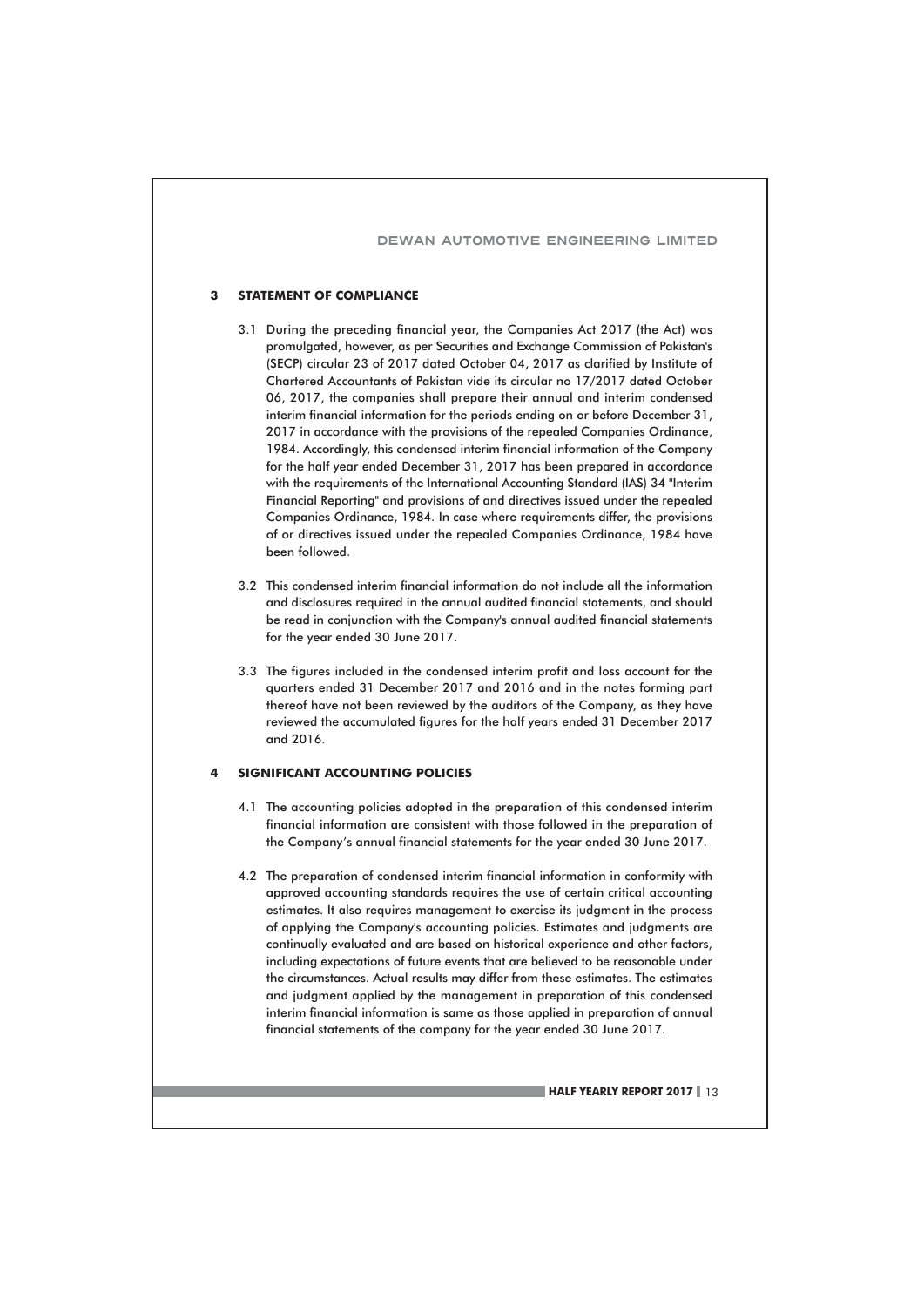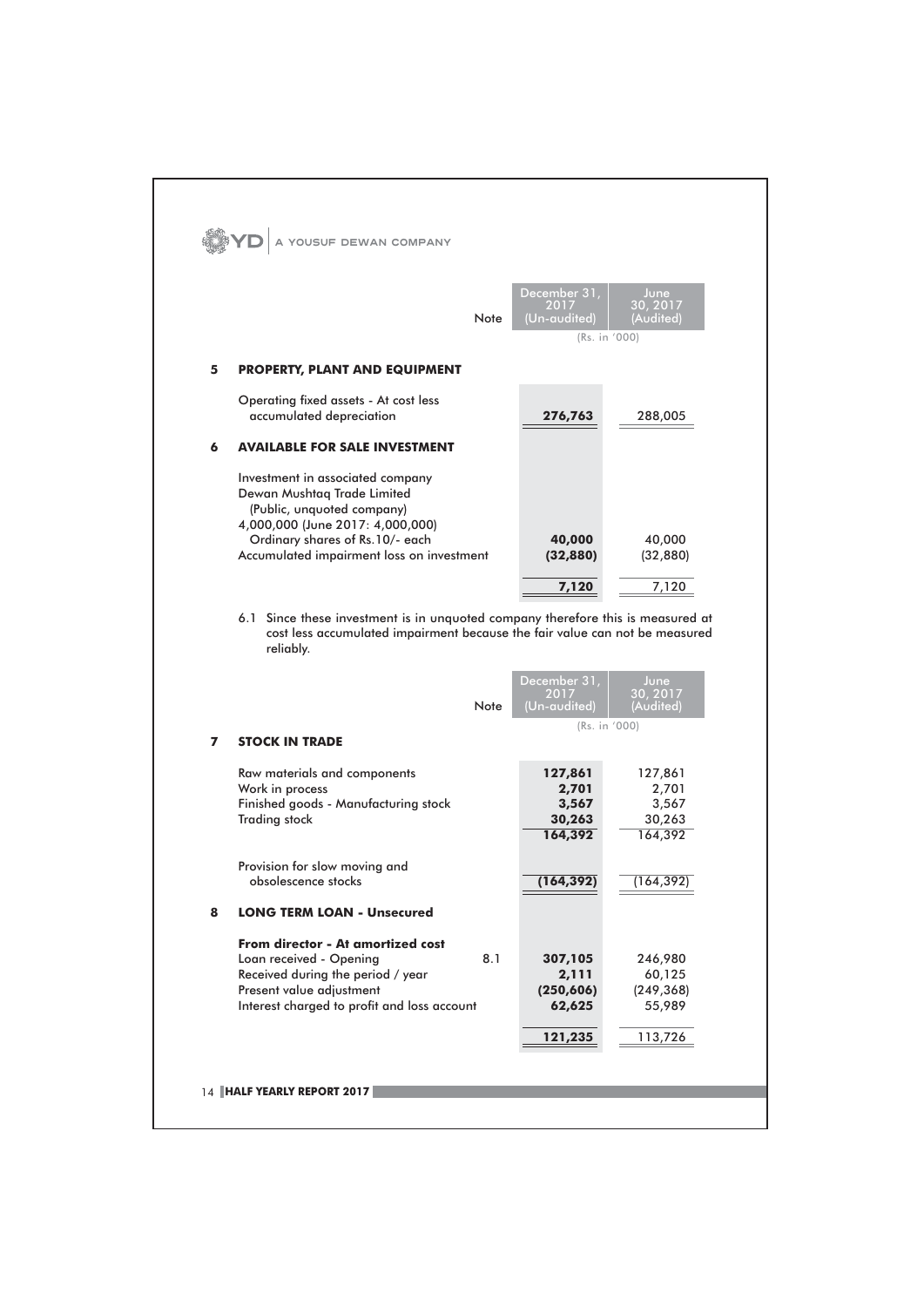

#### **10 CONTINGENCIES AND COMMITMENTS**

There has been no significant change in the status of contingencies and commitments as reported in the annual financial statements for the year ended 30 June 2017.

#### 11 FINANCE COST AND MARK-UP ACCRUED

Company has not made the provision of mark-up for the period amounting to Rs.0.266 million (Up to 30 June 2017: Rs.13.181 million) keeping in view of the financial restructuring proposed to the lender. Management is hopeful that the restructuring proposal will be accepted by the lender. Had the provision been made the loss for the period would have been higher by Rs.0.266 millions and accrued mark-up would have been higher and shareholders' equity would have been lower by Rs.13.447 million. The said non provisioning is departure from the requirements of IAS-23 'Borrowing Costs".